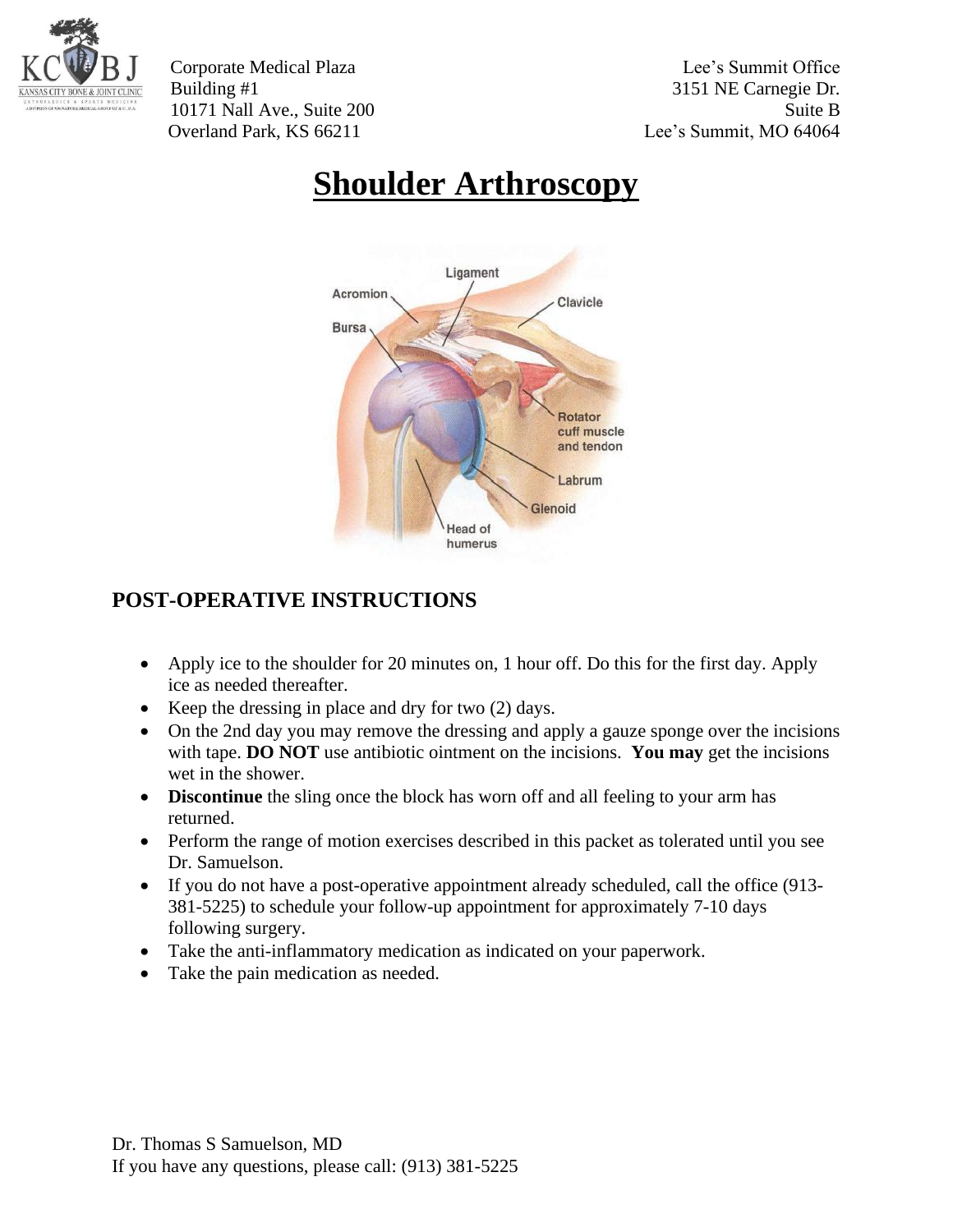

Corporate Medical Plaza Lee's Summit Office Building #1 3151 NE Carnegie Dr. 10171 Nall Ave., Suite 200 Suite B Overland Park, KS 66211 Lee's Summit, MO 64064

### **POST-OPERATIVE EXERCISES**

#### **1. PASSIVE PENDULUM EXERCISES**

Bend forward 90 degrees at the waist, using a table for support. Sway your arm like a pendulum in a circular pattern to move the arm clockwise 10 times, then counterclockwise 10 times. Let gravity and momentum provide the movement. You may use the non-operative arm to support and move the operative arm.



#### **2. SHOULDER FLEXION (WALL WALKS)**

While standing near a wall as shown, slowly "walk" your fingers up the wall until you feel a gently stretch. Hold for 10 seconds. Repeat 10 times, 3 times per day.